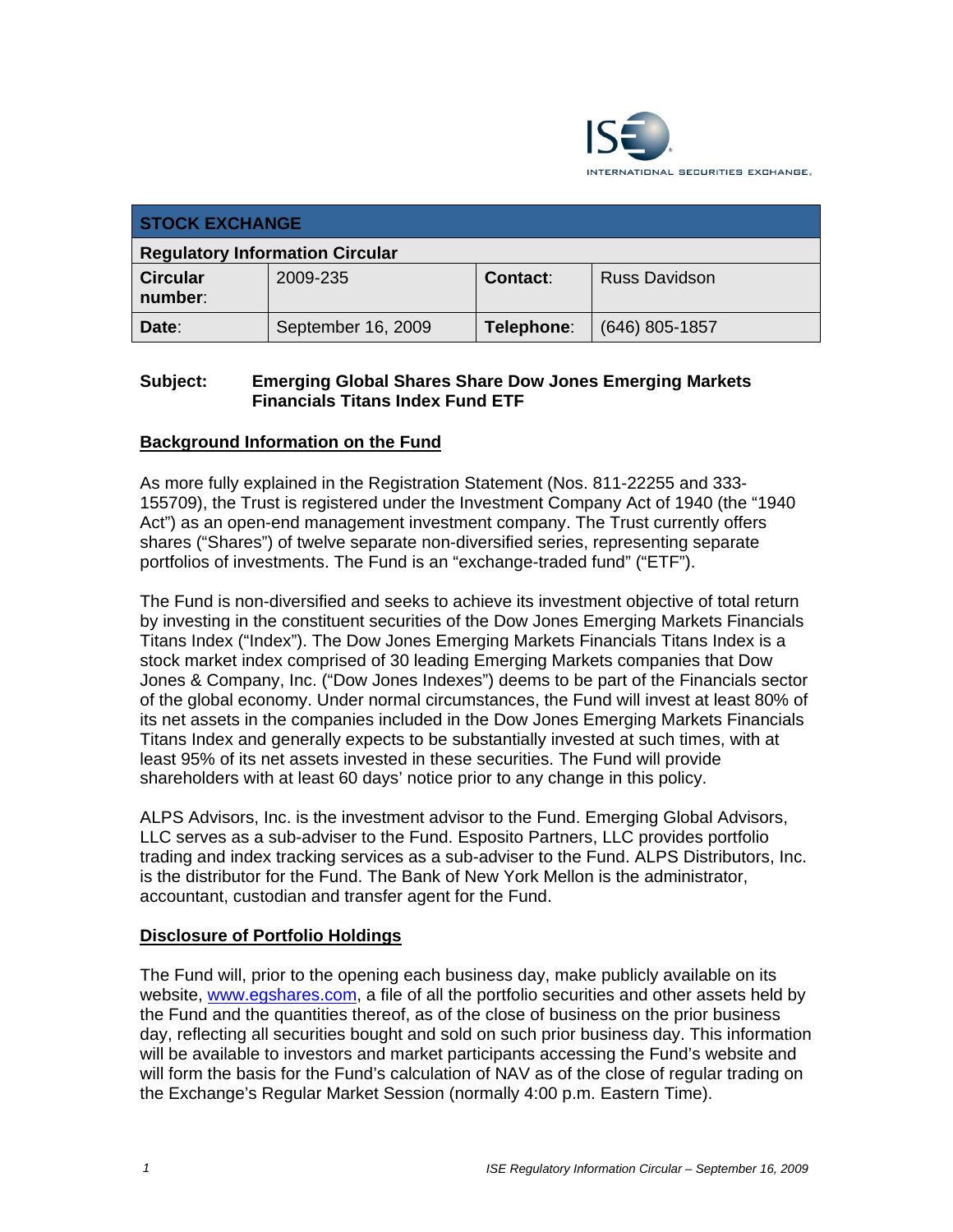### **Portfolio Indicative Value**

The Exchange will disseminate, at least every 15 seconds, through the facilities of the Consolidated Tape Association, an estimated value for the Fund on a per-Share basis (the "Portfolio Indicative Value"). The Portfolio Indicative Value is designed to provide investors with a reference value which can be used in connection with other related market information.

The Portfolio Indicative Value is determined by dividing the "Estimated Fund Value" as of the time of the calculation by the total Shares outstanding. "Estimated Fund Value" is the sum of the estimated amount of cash held the Fund's portfolio, the estimated value of the securities held in the Fund's portfolio and the estimated amount of accrued interest, minus the estimated amount of liabilities.

The Portfolio Indicative Value on a per-Share basis disseminated should not be viewed as a real time update of the NAV, which is calculated only once a day.

### **Other Information about the Fund**

The Fund expects to declare and pay all of its net investment income, if any, to shareholders as dividends annually.

The Depository Trust Company ("DTC") is the record or registered owner of all outstanding Shares.

The NAV for the Fund will be calculated and disseminated daily after 4:00 pm ET each trading day. NAV per share is calculated by dividing the Fund's net assets by the number of the Fund's shares outstanding. In calculating the Fund's NAV, Fund investments generally are valued using market valuations. NAV will be available from the Distributor and is also available to NSCC participants through data made available from NSCC.

The Fund's Registration Statement describes the various fees and expenses for the Fund's Shares. For a more complete description of the Fund and the Index, visit www.egshares.com.

### **Purchases and Redemptions in Creation Unit Size**

Equity Electronic Assess Members ("Equity EAMs") are hereby informed that procedures for purchases and redemptions of Shares in Creation Units are described in the Trust's Prospectus and SAI and that Shares are not individually redeemable but are redeemable only in Creation Unit aggregations or multiples thereof.

The Trust's Prospectus and SAI describe additional procedures and requirements that apply to the creation and redemption of Shares.

### **Principal Risks**

Interested persons are referred to the Prospectus for a description of risks associated with an investment in the Shares. These risks include the risk that the Fund's return may not match the return of its index for a number of reasons including the incursion by the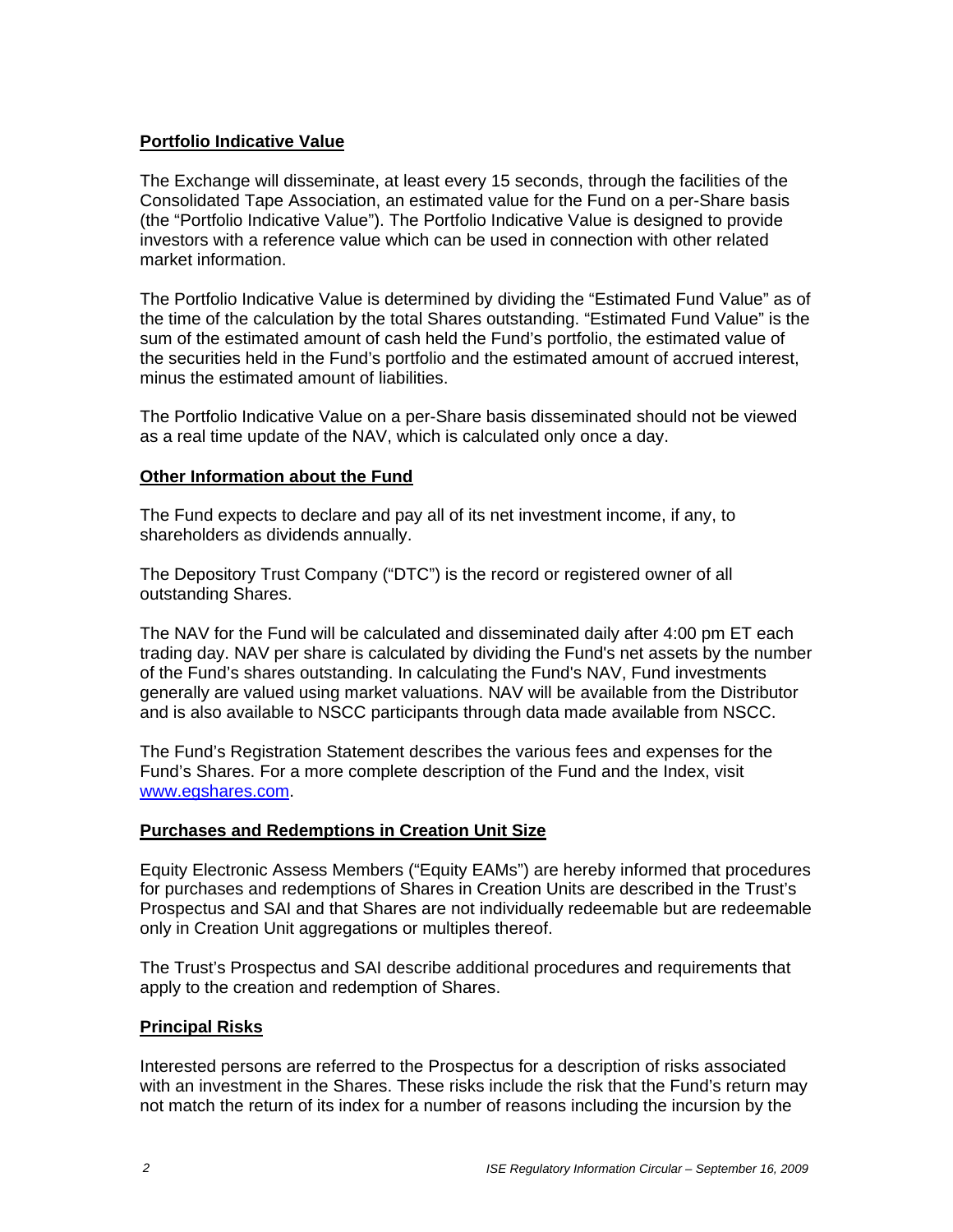Fund of operating expenses and costs not applicable to its index. In addition, as noted in the Prospectus, the Shares may trade at market prices that may differ from their NAV. The NAV of the Shares will fluctuate with changes in the market value of the Fund's holdings. The market prices of the Shares will fluctuate in accordance with changes in NAV as well as the supply and demand for the Shares.

### **Exchange Rules Applicable to Trading in the Shares**

The Shares are considered equity securities, thus rendering trading in the Shares subject to the Exchange's existing rules governing the trading of equity securities.

## **Trading Hours**

Trading in the Shares on ISE is on a UTP basis and is subject to ISE equity trading rules. The Shares will trade from 8:00 a.m. until 8:00 p.m. Eastern Time. Equity EAMs trading the Shares during the Extended Market Sessions are exposed to the risk of the lack of the calculation or dissemination of underlying index value or intraday indicative value ("IIV"). For certain derivative securities products, an updated underlying index value or IIV may not be calculated or publicly disseminated in the Extended Market hours. Since the underlying index value and IIV are not calculated or widely disseminated during Extended Market hours, an investor who is unable to calculate implied values for certain derivative securities products during Extended Market hours may be at a disadvantage to market professionals.

## **Trading Halts**

ISE will halt trading in the Shares in accordance with ISE Rule 2101(a)(2)(iii). The grounds for a halt under this Rule include a halt by the primary market because it stops trading the Shares and/or a halt because dissemination of the IIV or applicable currency spot price has ceased, or a halt for other regulatory reasons. In addition, ISE will stop trading the Shares if the primary market de-lists the Shares.

### **Delivery of a Prospectus**

Pursuant to federal securities laws, investors purchasing Shares must receive a prospectus prior to or concurrently with the confirmation of a transaction. Investors purchasing Shares directly from the Fund (by delivery of the Deposit Amount) must also receive a prospectus.

Prospectuses may be obtained through the Distributor or on the Fund's website. The Prospectus does not contain all of the information set forth in the registration statement (including the exhibits to the registration statement), parts of which have been omitted in accordance with the rules and regulations of the SEC. For further information about the Fund, please refer to the Trust's registration statement.

## **Exemptive, Interpretive and No-Action Relief Under Federal Securities Regulations**

The Commission has issued letters dated April 9, 2007, October 24, 2006, November 21, 2005 and August 17, 2001 (together, the "No- Action Letters") granting exemptive, interpretive and no-action relief from certain provisions of and rules under the Securities Exchange Act of 1934 for exchange-traded funds listed and traded on a registered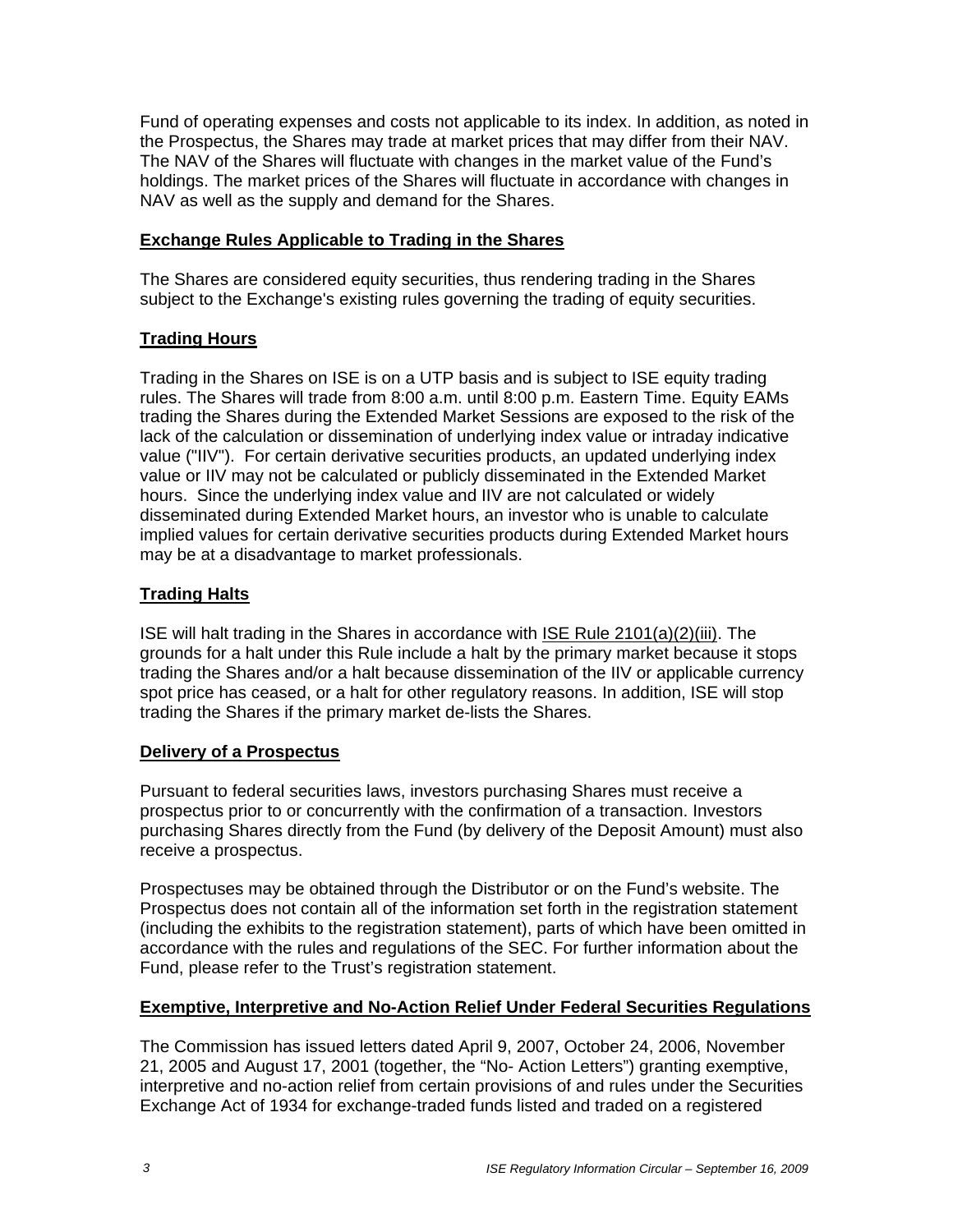national securities exchange that meet certain criteria. A description of the relief granted in the No-Action Letters follows.

### **Regulation M Exemptions**

Generally, Rules 101 and 102 of Regulation M prohibit any "distribution participant" and its "affiliated purchasers" from bidding for, purchasing, or attempting to induce any person to bid for or purchase any security which is the subject of a distribution until after the applicable restricted period, except as specifically permitted in Regulation M. The provisions of the Rules apply to underwriters, prospective underwriters, brokers, dealers, and other persons who have agreed to participate or are participating in a distribution of securities.

The Commission issued a No-Action Letter by which persons participating in a distribution of shares of a fund may engage in secondary market transactions in such shares during their participation in such a distribution, despite the requirements of from Rule 101 under Regulation M. In addition, the SEC has permitted persons who may be deemed to be participating in the distribution of shares of a fund (i) to purchase securities for the purpose of purchasing creation unit aggregations of fund shares and (ii) to tender securities for redemption in Creation Unit Aggregations. Further, the Commission has clarified that the tender of fund shares to the Fund for redemption does not constitute a bid for or purchase of any of the Funds' securities during the restricted period of Rule 101. The Commission has issued a No-Action Letter to paragraph (e) of Rule 102 under Regulation M which allow the redemption of fund shares in creation unit aggregations during the continuous offering of shares.

### **Customer Confirmations for Creation or Redemption of Fund Shares (SEC Rule 10b-10)**

Broker–dealers who handle purchases or redemptions of Fund shares in Creation Units for customers will be permitted to provide such customers with a statement of the number of Creation Unit Aggregations created or redeemed without providing a statement of the identity, number and price of shares of the individual securities tendered to the Fund for purposes of purchasing creation unit aggregations ("Deposit Securities") or the identity, number and price of shares to be delivered by the Trust to the redeeming holder ("Redemption Securities"). The composition of the securities required to be tendered to the Fund for creation purposes and of the securities to be delivered on redemption will be disseminated each business day and will be applicable to requests for creations or redemption, as the case may be, on that day. This exemptive relief under Rule 10b-10 with respect to creations and redemptions is subject to the following conditions:

- 1) Confirmations to customers engaging in creations or redemptions must state that all information required by Rule 10b-10 will be provided upon request;
- 2) Any such request by a customer for information required by Rule 10b-10 will be filed in a timely manner, in accordance with Rule 10b-10(c);
- 3) Except for the identity, number and price of shares of the component securities of the Deposit Securities and Redemption Securities, as described above, confirmations to customers must disclose all other information required by Rule 10b-10(a).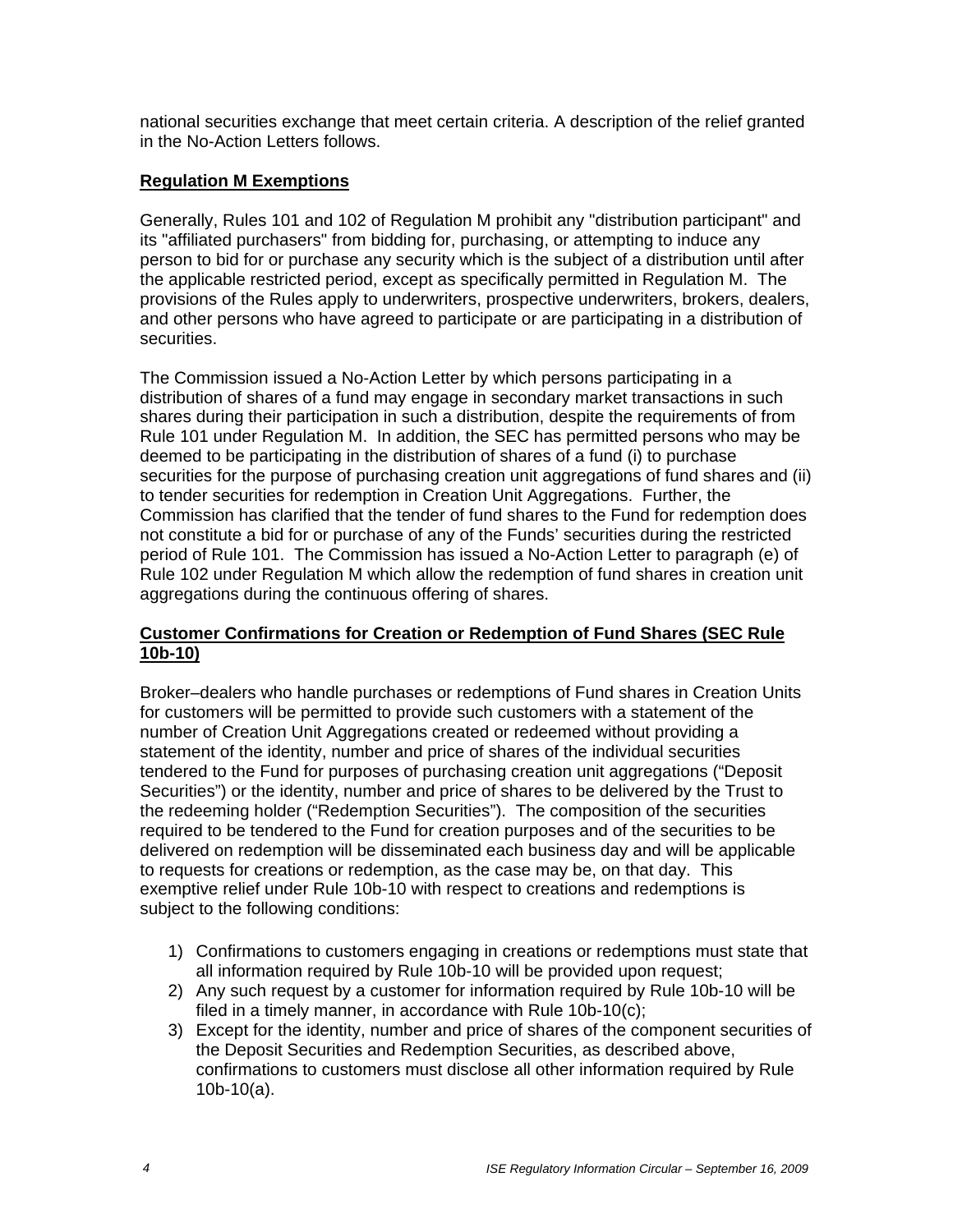### **SEC Rule 14e-5**

The Commission has permitted any person acting as a dealer-manager of a tender offer for a component security of fund (1) to redeem fund shares in creation unit aggregations from the issuer that may include a security subject to such tender offer and (2) to purchase fund shares during such tender offer. In addition, a No-Action has been issued under Rule 14e-5 states that if a broker-dealer acting as a dealer-manager of a tender offer for a security of the Fund purchases or arranges to purchase such securities in the secondary market for the purpose of tendering such securities to purchase one or more creation unit aggregations of shares, it must be made in conformance with the following:

- i. such bids or purchases are effected in the ordinary course of business, in connection with a basket of 20 or more securities in which any security that is the subject of a distribution, or any reference security, does not comprise more than 5% of the value of the basket purchased; or
- ii. purchases are effected as adjustments to such basket in the ordinary course of business as a result of a change in the composition of the underlying index; and

such bids or purchases are not effected for the purpose of facilitating such tender offer.

## **Section 11(d)(1); SEC Rules 11d1-1 and 11d1-2**

Section 11(d)(1) of the Act generally prohibits a person who is both a broker and a dealer from effecting any transaction in which the broker-dealer extends credit to a customer on any security which was part of a new issue in the distribution of which he participated as a member of a selling syndicate or group within thirty days prior to such transaction. The Commission has clarified that Section 11(d)(1) does not apply to broker-dealers that are not authorized participants (and, therefore, do not create creation unit aggregations) that engage in both proprietary and customer transactions in shares of a fund in the secondary market, and for broker-dealer authorized participants that engage in creations of creation unit aggregations. This relief is subject to specific conditions, including the condition that such broker-dealer (whether or not an authorized participant) does not, directly or indirectly, receive from the fund complex any payment, compensation or other economic incentive to promote or sell the shares of a fund to persons outside the fund complex, other than non-cash compensation permitted under NASD Rule 2830 (I)(5)(A), (B) or (C). See letter dated November 22, 2005 from Brian A Bussey, Assistant Chief Counsel, SEC Division of Market Regulation, to Barclays Global Investors, N.A., dated November 22, 2005. The Commission has issued a No-Action Letter under Section 11(d)(1) of the Act states that broker-dealers may treat shares of a fund, for purposes of Rule 11d1-2, as "securities issued by a registered open-end investment company as defined in the Investment Company Act" and thereby extend credit or maintain or arrange for the extension or maintenance of credit on shares that have been owned by the persons to whom credit is provided for more than 30 days, in reliance on the exemption contained in the rule.

### **SEC Rule 15c1-5 and 15c1-6**

The SEC has taken a no-action position with respect to Rule15c1-5 and Rule15c1-6 as to the required disclosure of control by a broker or dealer with respect to creations and redemptions of Fund shares and secondary market transactions therein.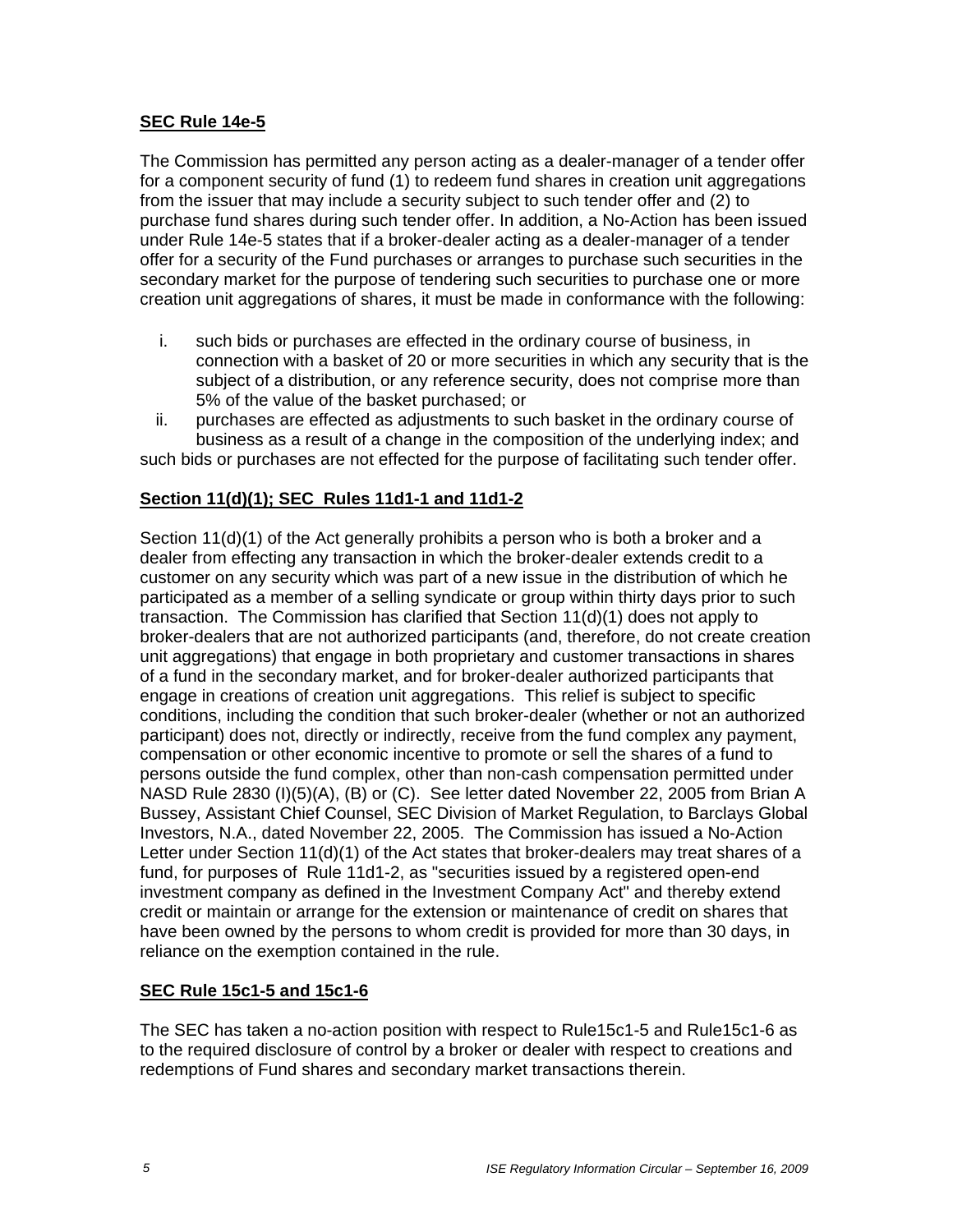**This Regulatory Information Circular is not a statutory Prospectus. Equity EAMs should consult the Trust's Registration Statement, SAI, Prospectus and the Fund's website for relevant information.**